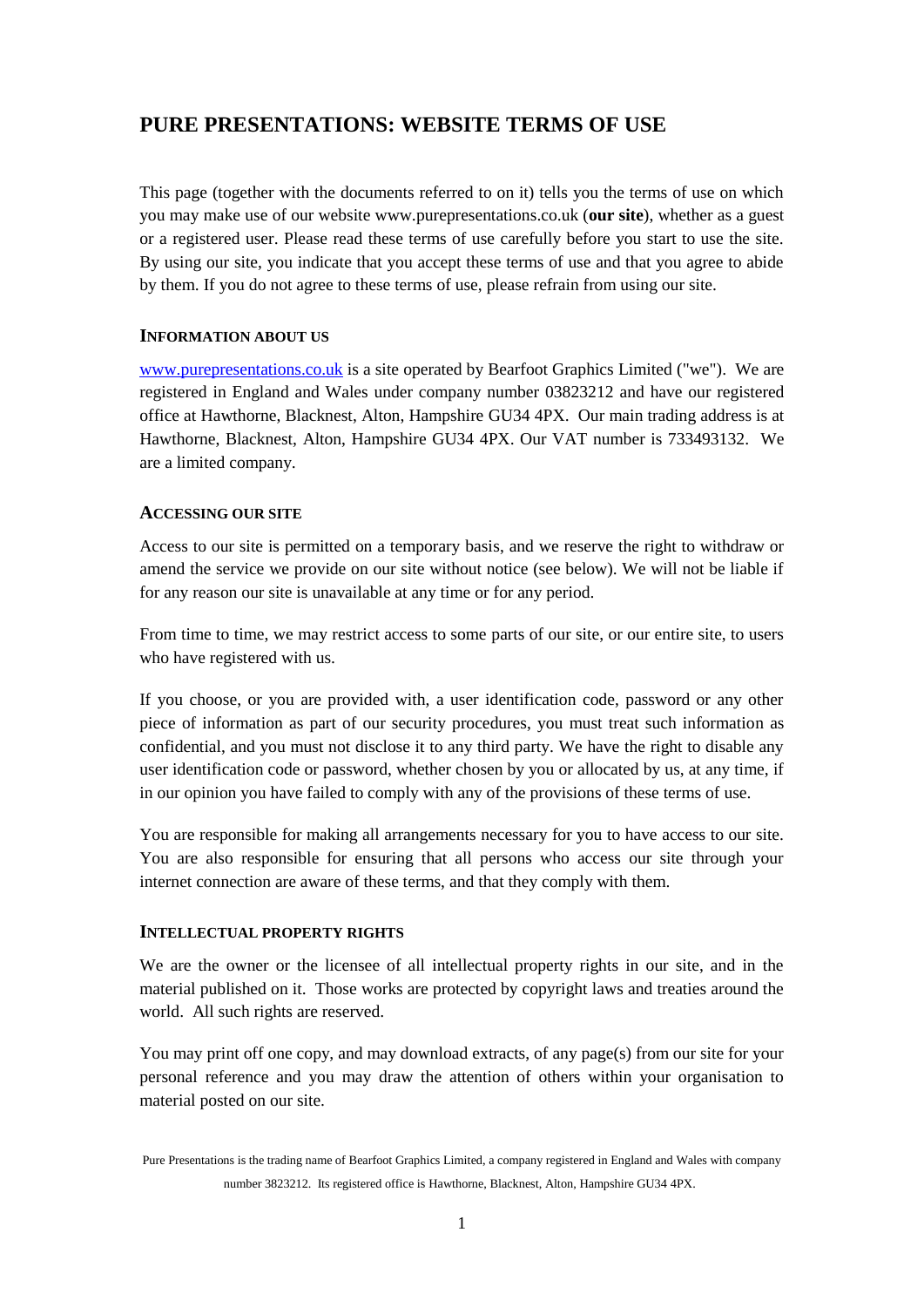You must not modify the paper or digital copies of any materials you have printed off or downloaded in any way, and you must not use any illustrations, photographs, video or audio sequences or any graphics separately from any accompanying text.

Our status (and that of any identified contributors) as the authors of material on our site must always be acknowledged.

You must not use any part of the materials on our site for commercial purposes without obtaining a licence to do so from us or our licensors.

If you print off, copy or download any part of our site in breach of these terms of use, your right to use our site will cease immediately and you must, at our option, return or destroy any copies of the materials you have made.

# **RELIANCE ON INFORMATION POSTED**

Commentary and other materials posted on our site are not intended to amount to advice on which reliance should be placed. We therefore disclaim all liability and responsibility arising from any reliance placed on such materials by any visitor to our site, or by anyone who may be informed of any of its contents.

# **OUR SITE CHANGES REGULARLY**

We aim to update our site regularly, and may change the content at any time. If the need arises, we may suspend access to our site, or close it indefinitely. Any of the material on our site may be out of date at any given time, and we are under no obligation to update such material.

#### **OUR LIABILITY**

The material displayed on our site is provided without any guarantees, conditions or warranties as to its accuracy. To the extent permitted by law, we and third parties connected to us hereby expressly exclude:

- All conditions, warranties and other terms which might otherwise be implied by statute, common law or the law of equity.
- Any liability for any direct, indirect or consequential loss or damage incurred by any user in connection with our site or in connection with the use, inability to use, or results of the use of our site, any websites linked to it and any materials posted on it, including, without limitation any liability for:
	- loss of income or revenue:
	- loss of business:
	- loss of profits or contracts;

Pure Presentations is the trading name of Bearfoot Graphics Limited, a company registered in England and Wales with company number 3823212. Its registered office is Hawthorne, Blacknest, Alton, Hampshire GU34 4PX.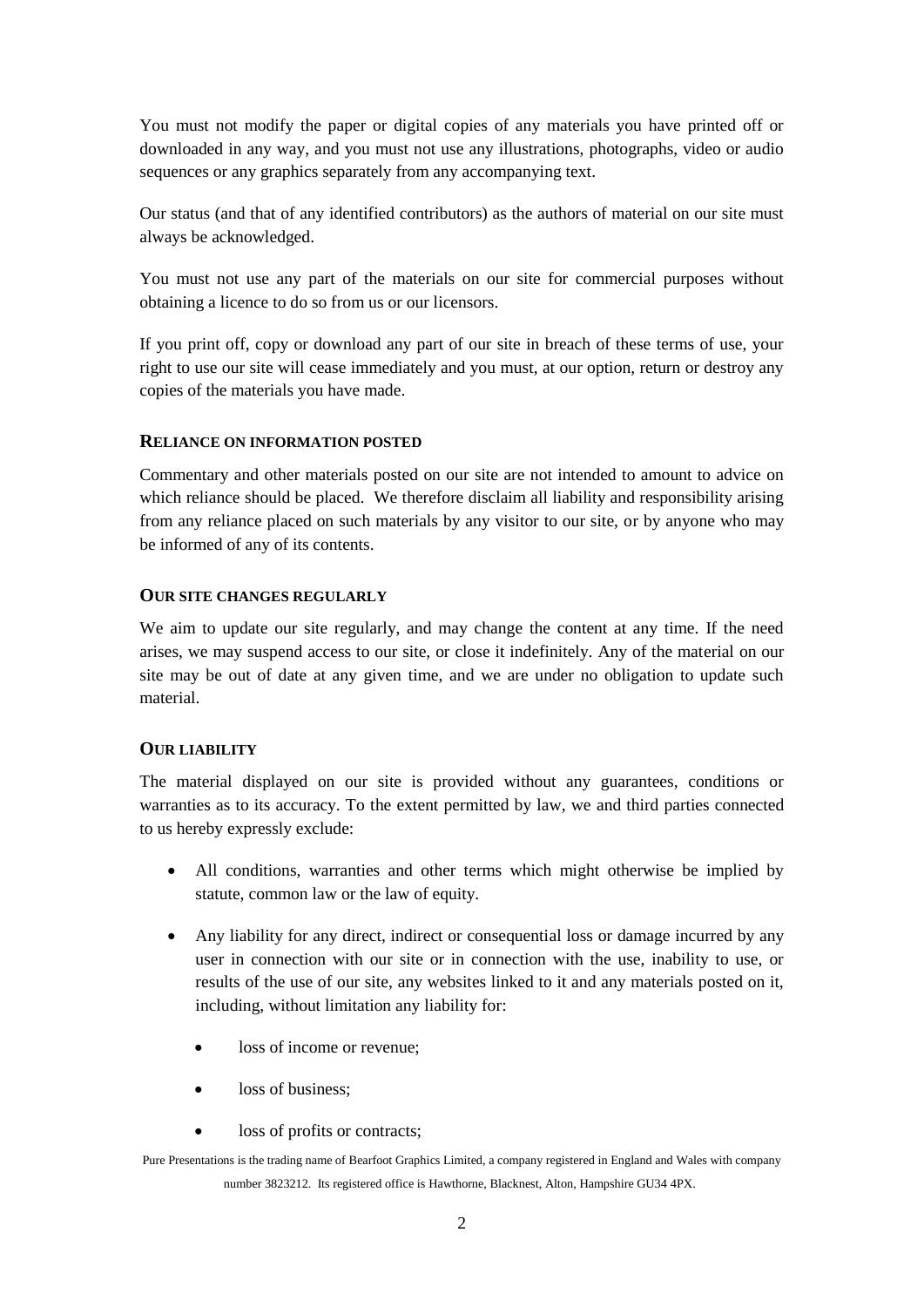- loss of anticipated savings;
- loss of data;
- loss of goodwill;
- wasted management or office time; and
- for any other loss or damage of any kind, however arising and whether caused by tort (including negligence), breach of contract or otherwise, even if foreseeable, provided that this condition shall not prevent claims for loss of or damage to your tangible property or any other claims for direct financial loss that are not excluded by any of the categories set out above.

This does not affect our liability for death or personal injury arising from our negligence, nor our liability for fraudulent misrepresentation or misrepresentation as to a fundamental matter, nor any other liability which cannot be excluded or limited under applicable law.

#### **INFORMATION ABOUT YOU AND YOUR VISITS TO OUR SITE**

We process information about you in accordance with our [privacy policy](http://purepresentations.co.uk/wp-content/uploads/Pure-Presentations-Privacy-Policy-v0.3.pdf). By using our site, you consent to such processing and you warrant that all data provided by you is accurate.

#### **TRANSACTIONS CONCLUDED THROUGH OUR SITE**

Contracts for the supply of goods or services formed through our site or as a result of visits made by you are governed by our [terms and conditions of supply.](http://purepresentations.co.uk/wp-content/uploads/Pure-Presentations-Terms-and-Conditions-of-Supply.pdf)

#### **UPLOADING MATERIAL TO OUR SITE**

In relation to any features on our site that allow you to upload material or make contact with other users of the site, whenever you make use of such a feature, you must comply with the content standards set out below. You warrant that any such contribution does comply with those standards, and you indemnify us for any breach of that warranty.

Any material you upload to our site will be considered non-confidential and non-proprietary, and we have the right to use, copy, distribute and disclose to third parties any such material for any purpose. We also have the right to disclose your identity to any third party who is claiming that any material posted or uploaded by you to our site constitutes a violation of their intellectual property rights, or of their right to privacy.

We will not be responsible, or liable to any third party, for the content or accuracy of any materials posted by you or any other user of our site.

We have the right to remove any material or posting you make on our site if, in our opinion, such material does not comply with the content standards set out in these terms of use.

Pure Presentations is the trading name of Bearfoot Graphics Limited, a company registered in England and Wales with company number 3823212. Its registered office is Hawthorne, Blacknest, Alton, Hampshire GU34 4PX.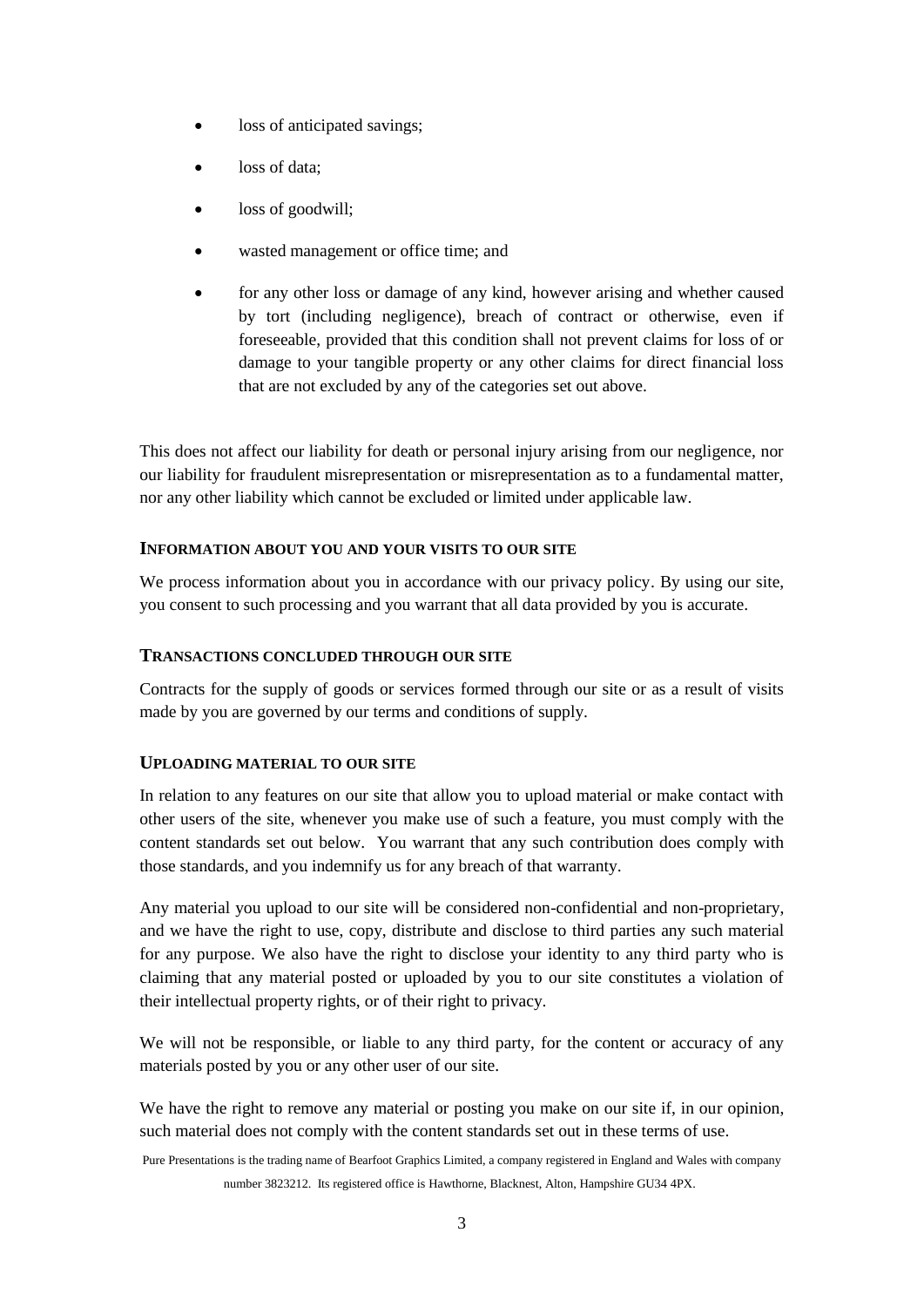# **CONTENT STANDARDS**

You may use our site only for lawful purposes. You may not use our site:

- in any way that breaches any applicable local, national or international law or regulation;
- in any way that is unlawful; or
- for the purpose of harming or attempting to harm anyone in any way.

You also agree:

- not to reproduce, duplicate, copy or re-sell any part of our site;
- not to access without authority, interfere with, damage or disrupt:
	- any part of our site;
	- **a** any equipment or network on which our site is stored;
	- **a** any software used in the provision of our site; or
	- any equipment or network or software owned or used by any third party in relation to our site.

#### **SUSPENSION AND TERMINATION**

We will determine, in our discretion, whether there has been a breach of these terms of use through your use of our site. When we determine that a breach of these terms of use has occurred, we may take such action as we deem appropriate.

Failure to comply with these terms of use may result in our taking all or any of the following actions:

- immediate, temporary or permanent withdrawal of your right to use our site;
- issue of a warning to you;
- legal proceedings against you for reimbursement of all costs on an indemnity basis (including, but not limited to, administrative and legal costs) resulting from the breach;
- further legal action against you;
- disclosure of such information to law enforcement authorities as we reasonably believe is necessary; and/or
- such other action as we reasonably deem appropriate.

We exclude liability for actions taken in response to breaches of these terms of use.

#### **VIRUSES, HACKING AND OTHER OFFENCES**

You must not misuse our site by knowingly introducing viruses, trojans, worms, logic bombs, time bombs, keystroke loggers, spyware, adware or any other harmful programs or similar computer code designed to adversely affect the operation of any computer software or hardware or other material which is malicious or technologically harmful. You must not attempt to gain unauthorised access to our site, the server on which our site is stored or any

Pure Presentations is the trading name of Bearfoot Graphics Limited, a company registered in England and Wales with company number 3823212. Its registered office is Hawthorne, Blacknest, Alton, Hampshire GU34 4PX.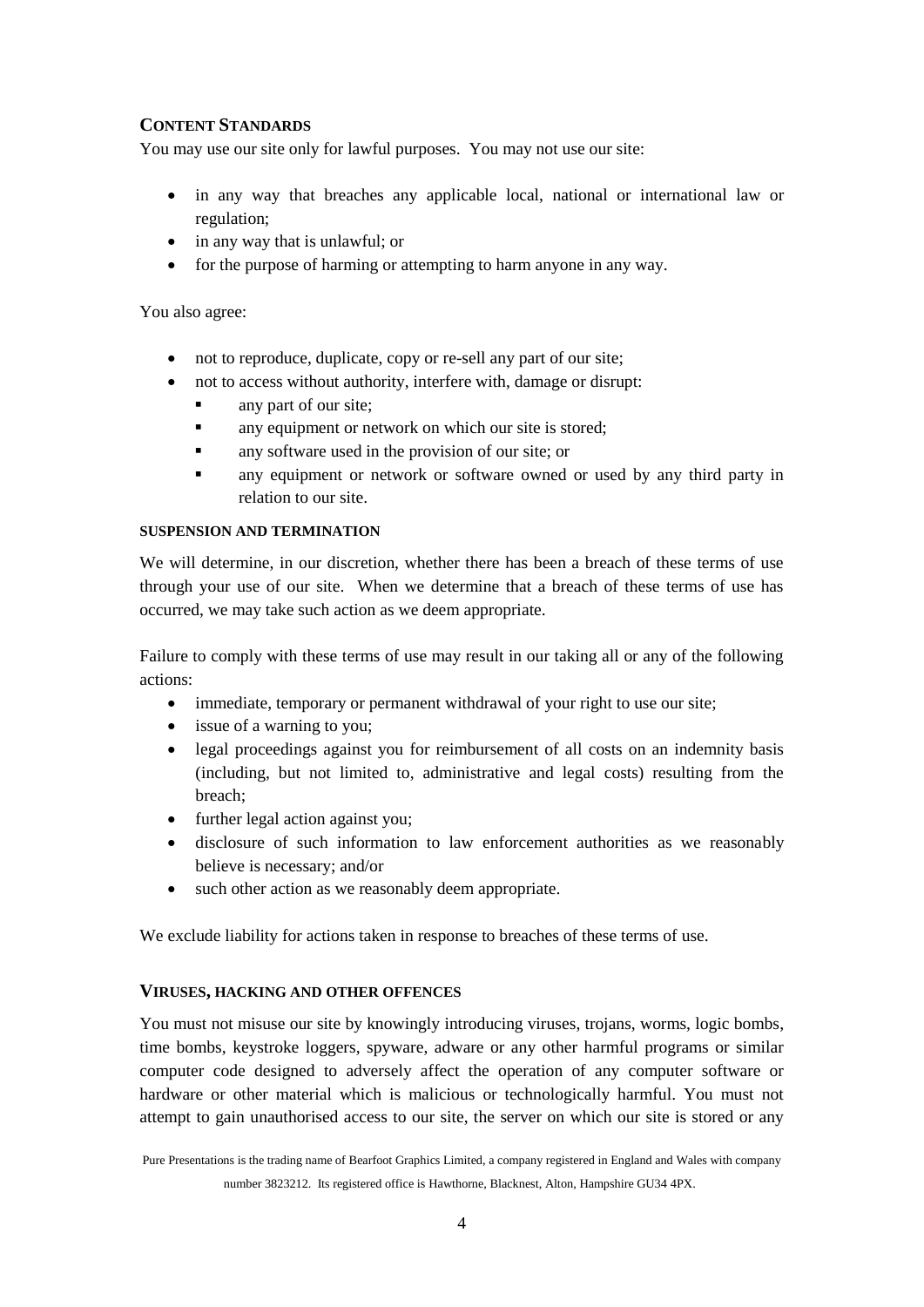server, computer or database connected to our site. You must not attack our site via a denialof-service attack or a distributed denial-of service attack.

By breaching this provision, you would commit a criminal offence under the Computer Misuse Act 1990. We will report any such breach to the relevant law enforcement authorities and we will co-operate with those authorities by disclosing your identity to them. In the event of such a breach, your right to use our site will cease immediately.

We will not be liable for any loss or damage caused by a distributed denial-of-service attack, viruses or other technologically harmful material that may infect your computer equipment, computer programs, data or other proprietary material due to your use of our site or to your downloading of any material posted on it, or on any website linked to it.

# **LINKING TO OUR SITE**

You may link to our home page, provided that you inform us in advance that you are doing so and you do so in a way that is fair and legal and does not damage our reputation or take advantage of it. Please note that you must not establish a link in such a way as to suggest any form of association, approval or endorsement on our part where none exists.

You must not establish a link from any website that is not owned by you.

Our site must not be framed on any other site, nor may you create a link to any part of our site other than the home page. We reserve the right to withdraw linking permission without notice. The website from which you are linking must comply in all respects with the content standards set out above.

If you wish to make any use of material on our site other than that set out above, please address your request to hello@purepresentations.co.uk.

#### **LINKS FROM OUR SITE**

Where our site contains links to other sites and resources provided by third parties, these links are provided for your information only. We have no control over the contents of those sites or resources, and accept no responsibility for them or for any loss or damage that may arise from your use of them.

#### **JURISDICTION AND APPLICABLE LAW**

The English courts will have exclusive jurisdiction over any claim arising from, or related to, a visit to our site although we retain the right to bring proceedings against you for breach of these conditions in your country of residence or any other relevant country.

These terms of use and any dispute or claim arising out of or in connection with them or their subject matter or formation (including non-contractual disputes or claims) shall be governed by and construed in accordance with the law of England and Wales.

Pure Presentations is the trading name of Bearfoot Graphics Limited, a company registered in England and Wales with company number 3823212. Its registered office is Hawthorne, Blacknest, Alton, Hampshire GU34 4PX.